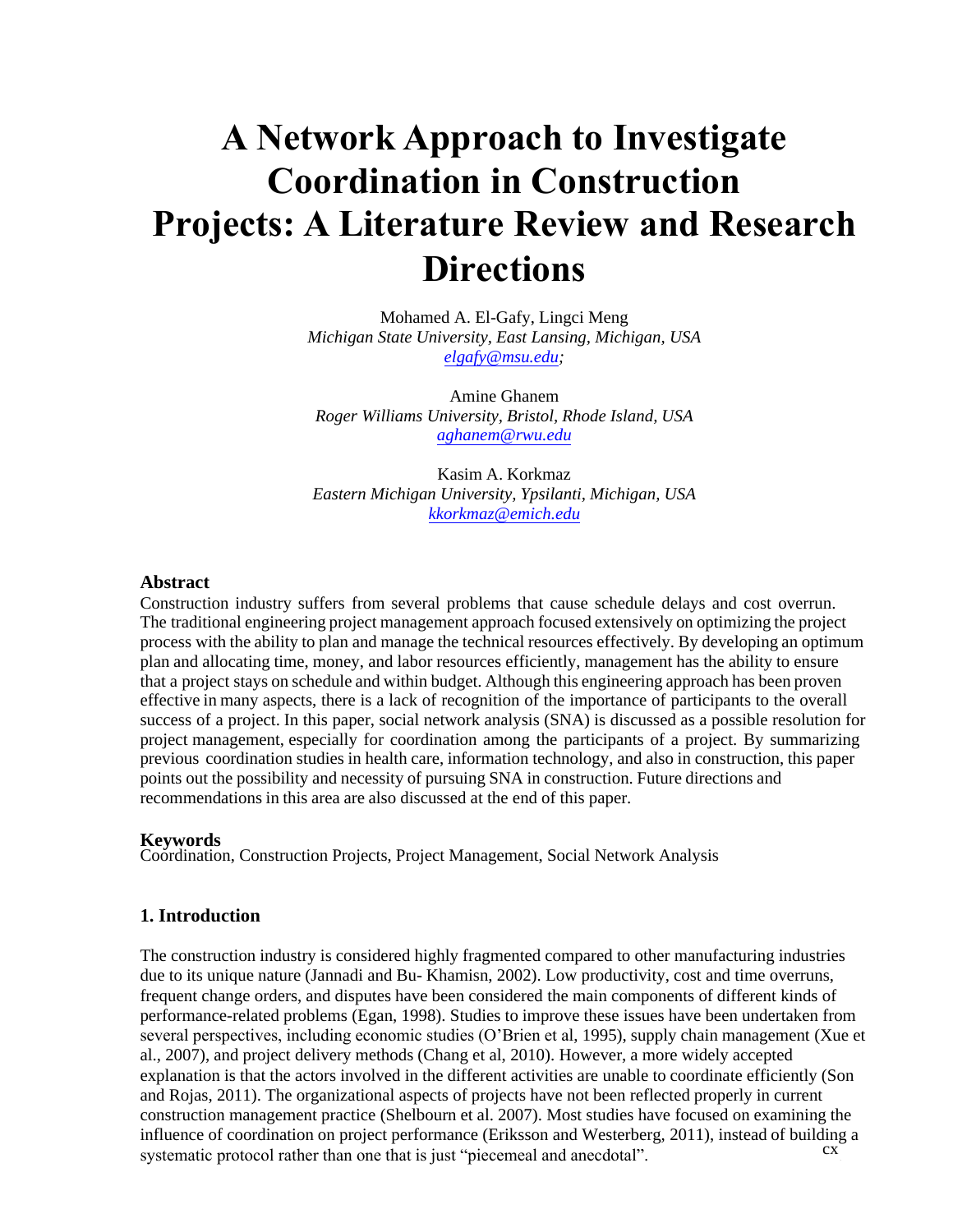Traditional methods of project management value each participant's success individually, instead of defining their performance by the whole project (Cornick and Mather, 1999). Previous researchers (Latham, 1994; Egan, 2002) have criticized this fragmented approach and suggested that the construction industry should move toward more collaborative approaches. Although different forms of integrated approaches that bring design and construction phases together, such as design and build, have been attempted, none of them fully achieved the expected success (Baiden et al., 2006). Baiden et al. (2006) found that the "fragmented" atmosphere among project teams caused team members to minimize their exposure to poor performance, rather than working together; this is called a "blame culture." Thus, coordination between participating actors in construction projects remains a pending issue to be studied deeply.

Coordination has been considered one of the most important factors of the management process (Pilcher, 1992). In construction, studies have focused on improving coordination, in recognition of its importance; these have included integrated project delivery (Akintan and Morledge, 2013), supply chain management (Xue et al, 2007), information technology (Shin, 1999), and building information modeling (Staub-French and Khanzode, 2007). However, none of these approaches could provide a particular concern with the structure of the relationships among the actors over time, nor have they sought to identify both their causes and consequences as social network analysis (Scott, 1991).

The general objective of this paper is to review the literature and propose potential research directions in applying a network approach to investigate coordination in construction research.

# **2. Current State of the Knowledge**

Coordination is one of the seven processes of management, the others being forecasting, planning, organizing, motivating, controlling, and communicating (Pilcher, 1992). Effective organizational coordination results in streamlined work processes, increased performance and effectiveness, higher productivity, and effective resource management (Litwak and Hylton 1966). Organizational coordination is defined in different ways. The core concept of coordination from these definitions is the alignment of work that is required of organizational units in order to achieve success with a specific duty.

The success of work in organizations is achieved by a division among staff members specializing in different aspects of work (Durkheim, 1984). Problems could be caused by both the specialization and decomposition of activities, (Heath and Staudenmayer, 2000) or the presence of interdependencies among activities that need to integrate the interdependencies (Malone and Crowston, 1994) . Eastman et al. (1998) described the coordination practices of design process for a 92 story tower in Shanghai. They addressed the main problems stemming from contractual relationships and working familiarity between team members. They examined the factors of shared visibility of certain work and responsibilities, privacy issues, coordination using shared artifacts, tentativeness of commitments, process knowledge as a basic aspect of professional expertise, technological and procedural heterogeneity, adaptive process and meta-level discussions, professional trust, and face-face interactions.

Coordination is an important function in the building process but recent research has shown that poor or inadequate coordination has been consistent on construction sites (Saram and Ahmed, 2001). The ability to coordinate is an influential factor in customer satisfaction (Kraut and Streeter, 1995) and it improves the capability to produce quality work (Faraj and Sproull, 2000). A study from Nagappan et al. (2008) argued that elements of organizational structure could be effective predictors of failure-proneness in a large product. Similarly, in a study of data collected and analyzed from IBM's developer teams, communication patterns have also been used to predict building quality, suggesting communication structures have an influence on building outcomes (Wolf et al., 2009).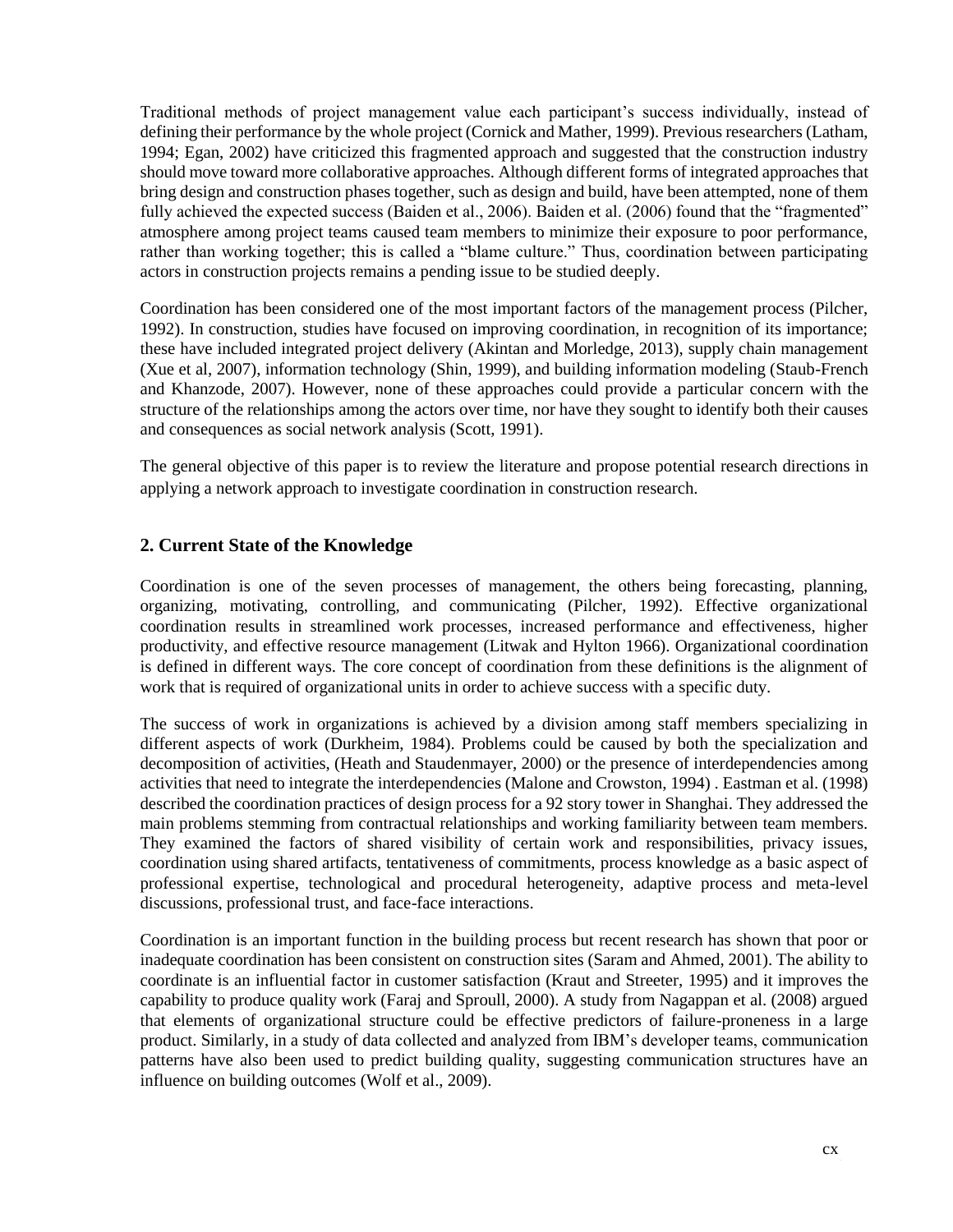In construction, Jha and Iyer (2006) discussed the findings of a questionnaire on the factors affecting cost performance of Indian construction projects. Among the 55 success and failure attributes identified, "coordination among project participants" turns out to be the most important factor obtained from the results of regression analysis. Sweis et al. (2008) pointed out that "insufficient coordination among the parties by the Owner/Contractors/Consultant engineer" is a main cause of project delay.

# **3. Coordination Models, Strategies, and Mechanisms**

Researchers have described numerous models of coordination in various domains, including computer science, distributed artificial intelligence, biology and sociology (Gillette and McCollom, 1995, Bonabeau et al., 1999). These models were developed mainly to provide a framework when designing tools and technologies to support coordination (Tolksdorf, 2000).

Malone and Crowston's (1990) theory explains how people work together in the aspect of coordination. Four components of coordination were highlighted; Goals, Activities, Actors, and Interdependencies. The fourth component, interdependencies, is unique to coordination, while the other three also exist as types of working processes. The fundamental types of interdependencies are prerequisite, shared resource, and simultaneity.

Mintzberg (1983) formulated a coordination model containing five basic parts. The operating core, as the foundation, includes all those employees who produce the basic products and services of the organization. The middle line comprises those managers who link the top managers to employees. The strategic apex stands at the peak of the organization, and consists of the top general managers and their assistants. Technostructure and the support staff, acting as complementary departments in the organization, provide analytic techniques and the other indirect support. The model also explains five different coordination components, including mutual adjustment, direct supervision, standardization of work processes, standardization of work outputs, and standardization of work skills.

Some organizational coordination problems can be resolved by employing coordination strategies and mechanisms (Malone and Crowston, 1994). A coordination strategy is defined as a logic through which coordination is exercised, while a coordination mechanism is a technique used to achieve coordinated action within organizations (Dietrich and Kujala, 2007). Mechanistic coordination is characterized by formal, noncooperative and centralized strategies (Galbraith, 1993). The main types of this category are explicit coordination structures (Serfaty et al., 1998), coordination by standardization (Mintzberg, 1983), coordination using plans (Thompson, 1967) and scripts (Brown and Sambamurthy, 1998). Organic coordination is characterized by informal, cooperative and decentralized strategies (Bardram, 1998). For example, coordination by mutual adjustment (Thompson, 1967, Mintzberg, 1983) is a widely used mechanism of coordination under this category. Other coordination mechanisms in this category are implicit coordination processes (Rico et al., 2008), instrumental coordination (Bardram, 1998), relational coordination (Gittell, 2006), and coordination achieved using shared knowledge (Espinosa, et al., 2005).

# **4. Coordination Studies in Construction**

In recognition of the importance of coordination in construction, researchers have undertaken various studies in an effort to improve it, such as integrated project delivery (Akintan and Morledge, 2013), supply chain management (Xue et al, 2007), information technology (Shin, 1999), and building information modeling (Staub-French and Khanzode, 2007). However, none of these approaches are particularly concerned with the structure of relationships among the actors over time, nor do they seek to identify causes and consequences as social network analysis (Scott, 1991).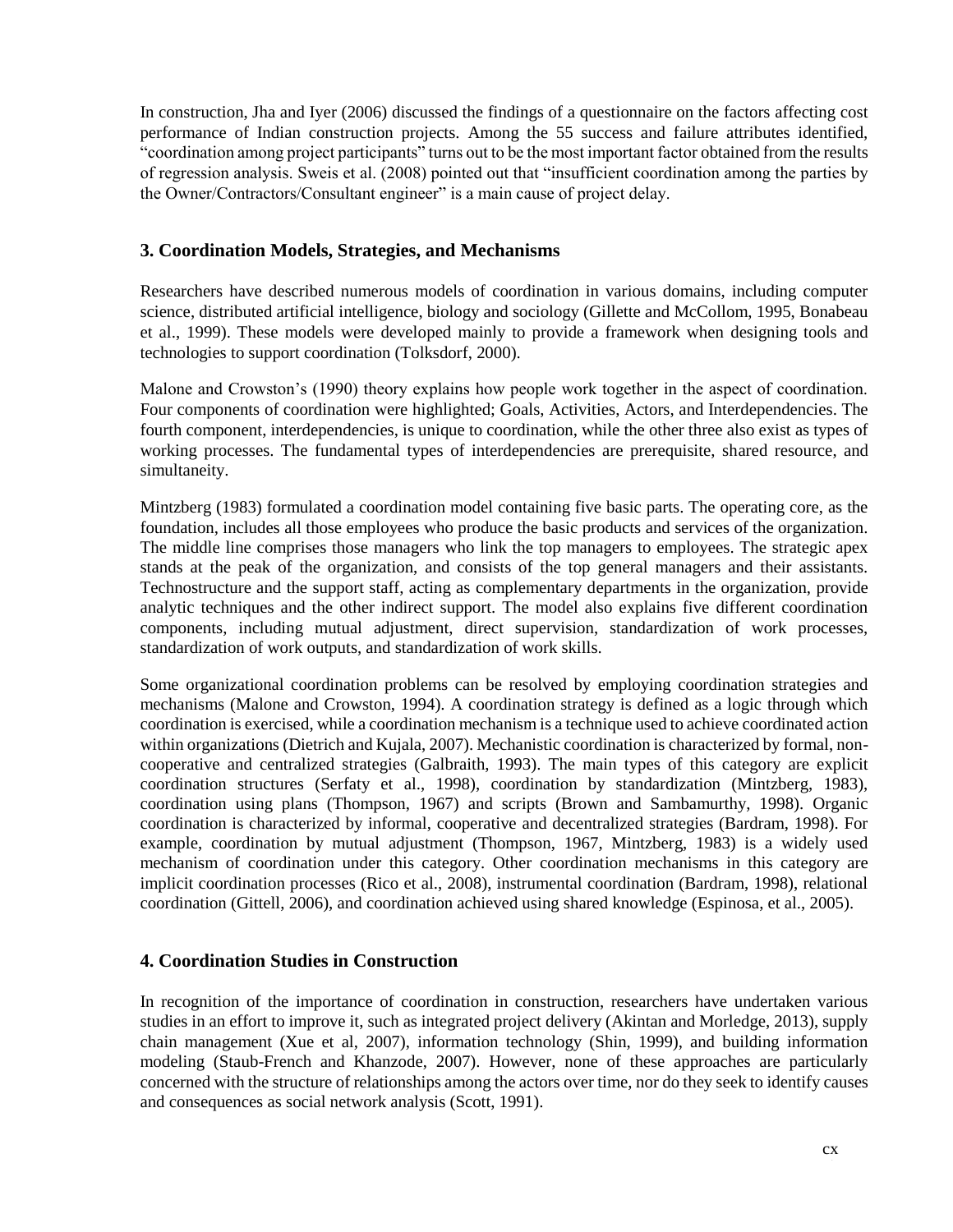A list of 64 activities related to achieving coordination in a construction project were part of a questionnaire Saram and Ahmed developed (Saram and Ahmed, 2001). Construction project managers and coordinators identified these activities as being of "high, mid or low" importance to help achieve a formal understanding of day-to-day coordination and to find out the most important and time-consuming activities from the project manager's perspective. Alarcón and Pavez (2006) collected data from a detailed real time monitoring of the activities of seven project managers from four different companies to identify the main activities they carried out and the communication means they used. The outcomes of this kind of method show pragmatic conclusions by collecting data from people working on site. Nevertheless, the limited number of participants sharing personal opinions could lead to contestable conclusions. They also failed to apply knowledge from other research domains.

Ngacho and Das (2014) developed a questionnaire for 175 respondents, clients, consultants and contractors involved in Constituency Development Fund projects constructed between 2003 and 2011 in Kenya to demonstrate a multidimensional performance evaluation framework. Similar studies about Key Performance Indicators (KPI) in construction have been implemented by others (Chan and Chan, 2004, Bassioni et al., 2005). In addition to the traditional performance evaluation criteria of time, cost and quality, these studies also included safety of the project site (Billy et al., 2006), site disputes (Tabish and Jha, 2011), environmental impact (Eriksson and Westerberg, 2011), and community/client/customer satisfaction (Chan and Chan, 2004). However, these empirical investigations have failed to show details and direct correlations between coordination and project performance due to the data being collected from subjective individuals and from a lack of quantitative analysis.

# **5. Current Research Gaps related to Construction project Coordination**

Although a lot of researches have focused on coordination in construction and determined it as a key component for project success, there are still research gaps in these studies. First, despite being widely accepted that coordination is a relevantly efficient starting point to deal with uncertainties, interdependences, and operational inefficiency (Dubois and Gadde, 2002), traditional methods, such as meetings, plans, and contract documents, used by project participants to coordinate their work usually fail to reach effectiveness (Carlson and Davis, 1998). A study by Pocock et al. (1996) has shown that, although there is a strong relationship between project performance indicators and degree of interaction (DOI), project performance does not improve significantly when the DOI increases. Similarly, Patrashkova-Volzdoska et al. (2003) argued that high levels of team communication can impede team performance rather than result in better performance. Thus, as emphasized by Chang and Shen (2013), increased coordination does not necessarily increased effectiveness. There is a lack of effort by construction academics and industry to investigate coordination and how it could be enhanced to improve its effectiveness.

Second, various studies have been implemented to pursue better project performance by managing coordination effectiveness from different perspectives, such as trust (Sheppard and Sherman, 1998), communication (Hossain, 2009), people (Mohamed and Stewart, 2003), team work (Rico et al., 2008), and organization alliances (Gulati and Singh, 1998). Iyer and Jha (2006) developed a questionnaire to identify key coordination activities in order to enhance the coordination rating of project. However, most of these prior studies merely focused on one influential factor of coordination effectiveness, while there are multiple key components to formalize coordination networks, including agents, knowledge, tasks and organizations (Carley, 2002). To characterize three domain elements in a network -individuals, tasks and resources, Krackhardt and Carley (1998) developed a model based on five prime relations among these domain elements. The relations include precedence, commitment of resources, assignment of individuals to taks, networks and skills linking individuals to resources (PCANS). As an extension of their work, Graham (2005) defined a set of ten inter-linked networks under the concept of the meta-matrix, wherein changes in one network cascade into changes in others, as do the relationships. This highlights the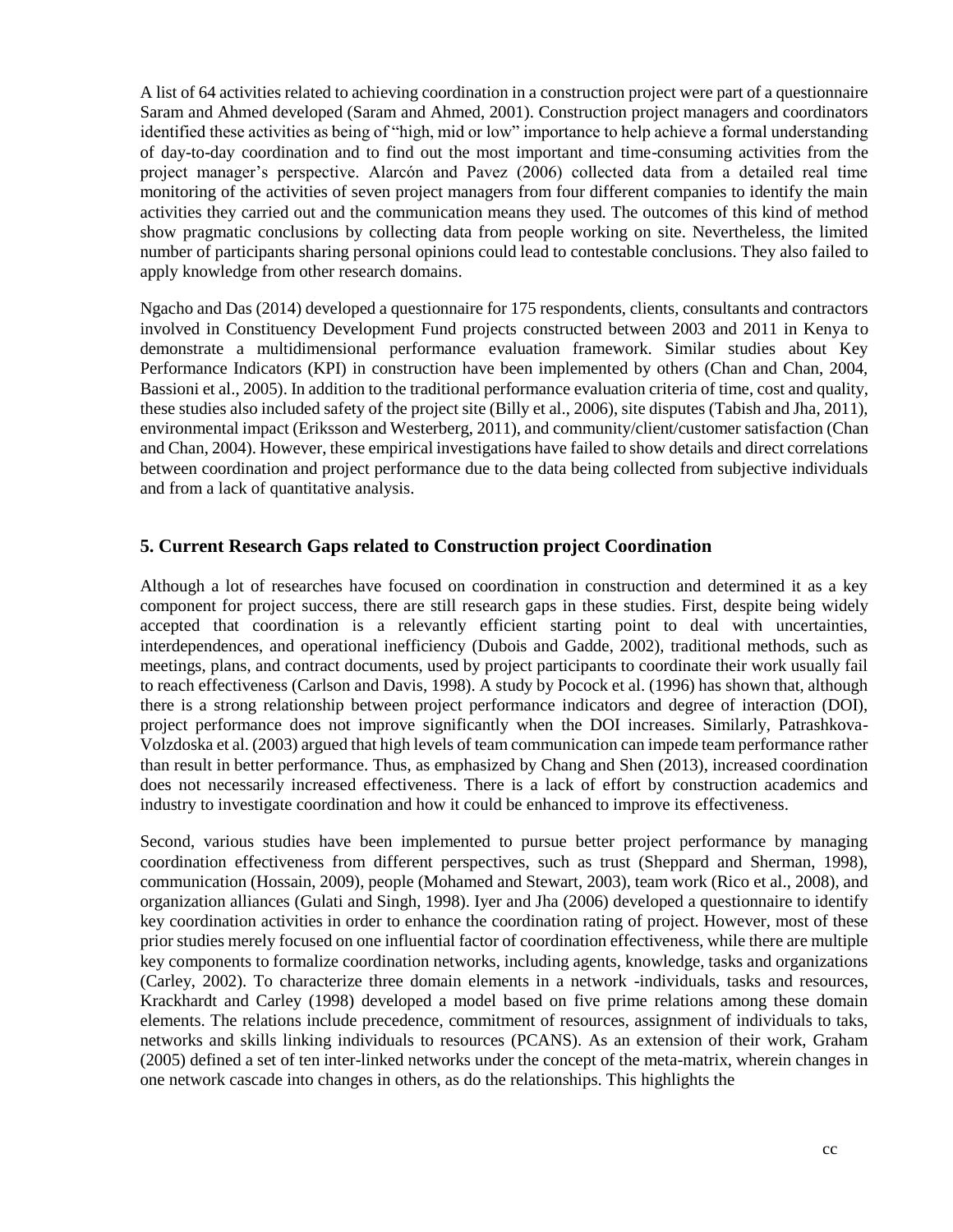importance of looking into the multiple examples of coordination in construction projects in order to improve coordination effectiveness in the construction industry.

Third, although many research studies have adopted a network perspective, few have dealt with the dynamic nature of construction (West, 2014; Wambeke et al., 2011; Park et al., 2011), as in general project control studies (Navon, 2005). While static features and impacts of projects have been extensively researched and applied to project management practice, more effective understanding or utilization of dynamic features should be explored (Ford, 1995). Building on the concept of systems and contingency theory, Stoner et al. (1995) used the term "dynamic engagement" to describe the modern construction project management system. Involving multiple feedback processes and nonlinear relationships, construction projects are inherently complex and dynamic (Sterman, 1992). It is expected that insight into coordination issues in construction projects will be advanced through the use of dynamic network analysis.

# **6. The Potential for Social Network Analsysis to Adress Current Resaerch Gaps**

Social network analysis (SNA) was applied in construction as far back as 1998 (Loosemore, 1998). Loosemore introduced basic ideas of SNA and emphasized the dangers of using qualitative or quantitative methods in isolation. Pryke (2004) used SNA to identify and quantify changes in actors' roles and positions. Chinowsky et al. (2008) developed a social network model in construction by collecting data from one project team in an international design and construction competition for energy- efficient housing. Ling and Li (2011) implemented a study focusing on the relevance of social network strategy and the important network practices when managing construction projects in China for both foreign and local firms. These studies prove that social network analysis is adaptable for construction. As a feasible alternative, SNA provides a quantitative method to analyze coordination in construction. Previous studies without SNA lacked distinguishing coordination quantity and coordination effectiveness. The data collected in traditional social network analysis is normally collected over a period of time and then analyzed using techniques that remove all dynamic attributes (Chung, 2006). Thus, applying dynamic network analysis (DNA), which can handle large, dynamic, multi-mode, multi-link networks in construction, is essential for making further progress in coordination management (Carley, 2003).

Some researchers have focused on the network prespective of the construction projects (Pryke 2004; Chinowsky et al. 2008; Hossain 2009; Wambeke et al 2011; Ling and Li 2011; Park et al. 2011; Ning 2013; Sanaei et al. 2013; and West, 2014). However, multiple key corporate construction entities have not been analyzed correspondingly, but have been considered as interdependent factors and isolated from each other. Organizational Risk Analyzer (ORA), based on previous work in social networks, takes relations among personnel, knowledge, resources and tasks into account (Reminga and Carley, 2003) and is used as a network analysis tool that detects risks or vulnerabilities in an organization's design structure.

Taking the meta-matrix as input, the metrics of ORA include social network, task management, and dynamic network metrics. These measurements provide three classifications based on risk and vulnerability, input requirements, and type of output produced. As a valuable approach for understanding human socio-cultural behavior, ORA and Dynamic Network Analysis can support overall deductions about individuals, groups, and their activities, as well as improve situation awareness (Carley and Pfeffer, 2012).

Different from the static network approach used in previous studies, Effken et al. (2013) used ORA as a dynamic network analysis tool to study communication networks on nursing units and how they affect the quality and outcomes of patient care. ORA has been widely used in different domains including health care (Effken et al., 2013) and the military (Graham, 2005). Gelernter et al. (2015) also used map visualizations made by ORA to show relationships among people at a particular time and location.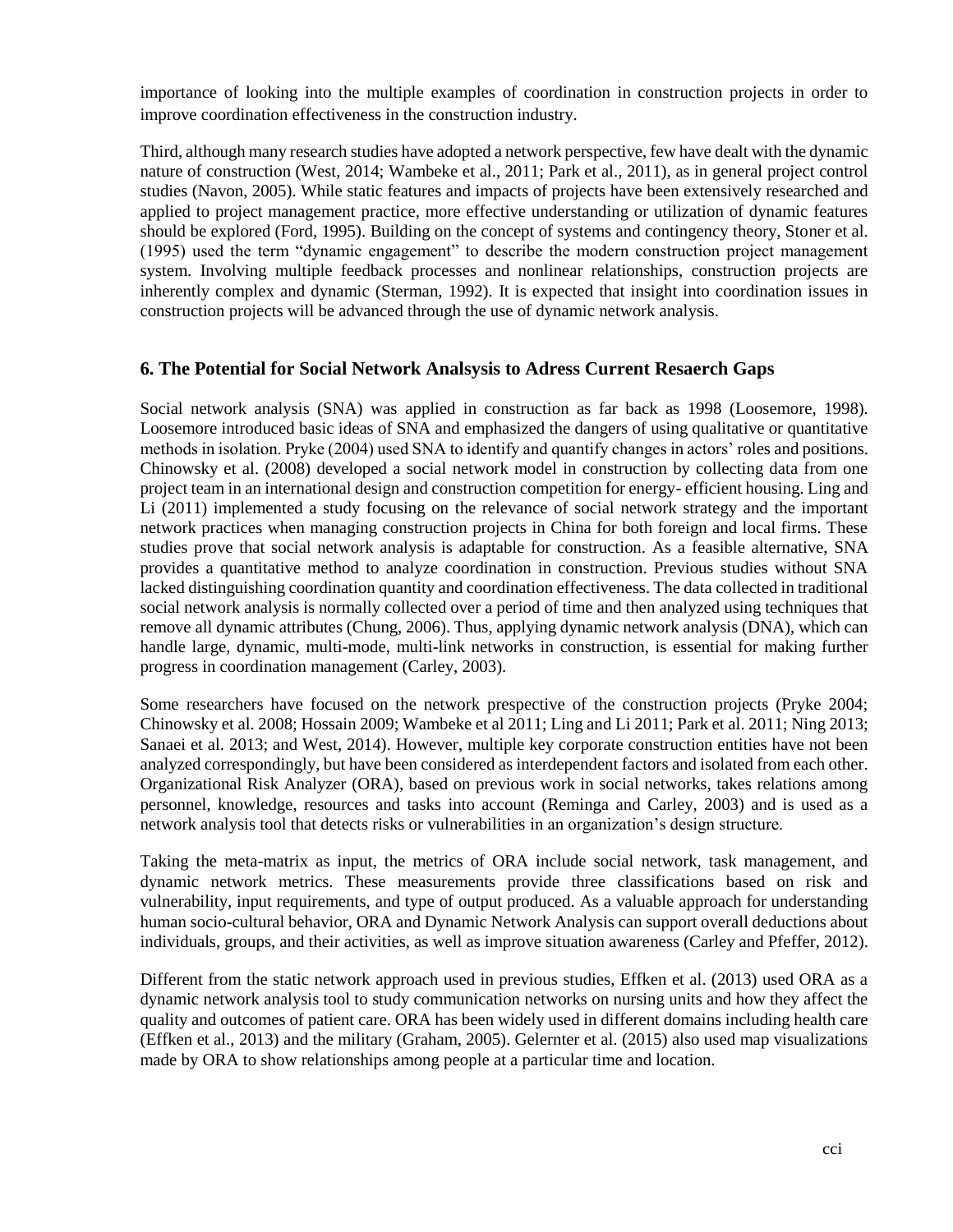Thus, using dynamic network analysis software such as ORA could fill current research gaps including the need to: 1) build up the connection between coordination and project performance over coordination effectiveness; 2) consider influential factors of coordination solely, rather than correspondingly; and 3) analyze only static and stable perspectives of construction.

#### **7. Conclusions and Future Directions**

The social network approach for construction provides an innovative and transformative approach to improving overall project performance. Compared with the historic engineering project management approach, which emphasizes on a continuous refinement of tasks as a basis for achieving high performance, SNA identifies the key roles of individuals within project networks. Coordination between participants is the basis for achieving high performance in construction projects. Previous studies have proven the necessity of applying SNA in construction, and a basic social network model has been established by Chinowsky (Chinowsky and Galotti, 2008).

However, significant challenges still exist in the construction industry, which will affect the implementation of a social network model. Both instability and the dynamic nature of construction create difficulties for using the traditional network approach through the overall project process. ORA and other new updated softwares provide functions to follow and analyze particular projects point by point, which allows researchers to dynamically identify issues and possible improvements.

Although it is beyond the scope of this paper to further explore the application of dynamic network analysis approach in construction, it is recognized that this new method could affect the future application of a network approach to construction project management.

Based on a lack of studies focusing on a dynamic network approach, the future research direction is clearly expected to implement practical analysis in real-life projects. Questionnaires, or interviews of on-going project participants, could be used during the data collection process. Using a dynamic network analysis approach to analyze these data and comparisons between the historic and dynamic approaches should be made to address the advantages and disadvantages of this new method. It is anticipated that due to the uniqueness of the construction industry, the project network must be managed based on a dynamic method to achieve the next level of performance improvement.

# **7. References**

- Akintan O.A. and Morledge R. (2013). "Improving the Collaboration between Main Contractors and Subcontractors within Traditional Construction Procurement". Journal of Construction Engineering
- Alarcón L.F. and Pavez I. (2006). "How Construction Project Managers use Their Time: Empirical Evidence in Chilean Construction Companies". CIB W107 Construction in Developing Economies International Symposium, Santiago, Chile
- Baiden, B., Price, A. and Dainty, A. (2006). "The extent of team integration within construction projects". International Journal of Project Management 24(1): 13-23
- Bardram, J. E. (1998) Collaboration, Coordination, and Computer Support. An Activity Theoretical Approach to the Design of Computer Supported Cooperative Work. Doctoral Dissertation, Institute of Computer Science, University of Aarhus, Denmark. Available as Technical Report, DAIMI PB–533 Bassioni H.A., Price A.D.F. and Hassan T.M. (2005). "Building a conceptual framework for measuring business performance in construction: an empirical evaluation". Construction Management and Economics
- Billy, I., Cameron, A.R. Duff (2006). "Exploring the integration of health and safety with pre-construction
- planning" Engineering Construction and Architectural Management, 13 (5) pp. 438–450 Bonabeau, E., Dorigo,
- M., and Theraulaz, G. (1999). "Swarm Intelligence: From Natural to Artificial

Systems". Oxford University Press. 320

Brown, C.V. and Sambamurthy, V. (1998). "Linking intra-organizational stakeholders; CIO perspectives on the use of coordination mechanisms". Center for Information Systems Research, Sloan School of Management,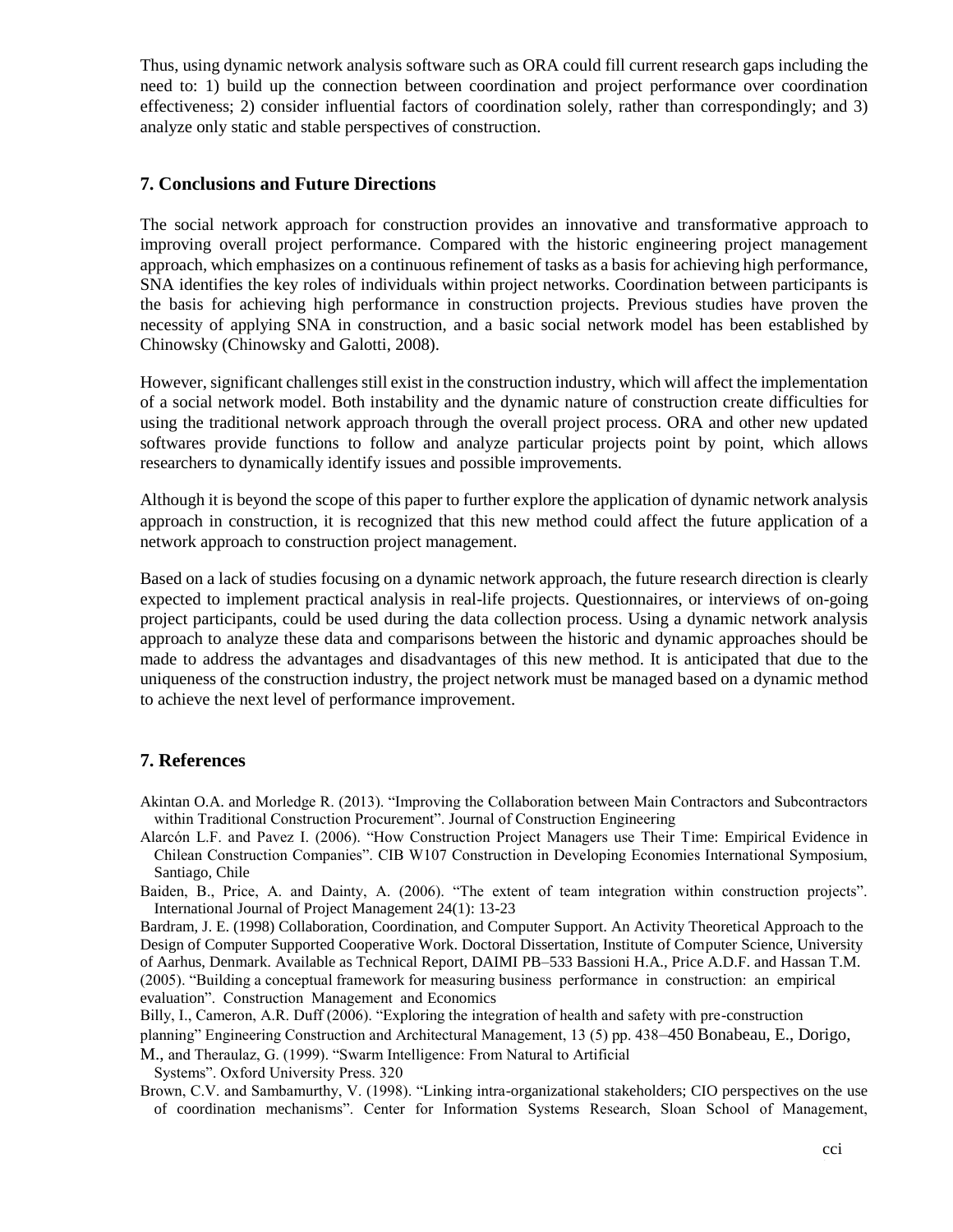Massachusetts Institute of Technology

Carley, K.M. (2002) . Smart agents and organizations of the future

Carley K.M. (2003). Dynamic Network Analysis

Carley, K. M., & Pfeffer, J. (2012). "Dynamic network analysis (DNA) and ORA". Adv. Des. Cross-Cult. Act. Part

Carlson, P. J., and Davis, G. B. (1998). "An investigation of media selection among directors and managers: From self to other orientation." MIS Quart., 22(3), 335–362

- Chan P.C. and Chan P.L. (2004). "Key Performance Indicators for Measuring Construction Success, Benchmarking".
- Chang, A. S., and Shen, F.- Y. (2013). Effectiveness of Coordination Methods in Construction Projects. Journal of Management in Engineering. 10.1061/(ASCE)ME.1943-5479.0000222
- Chang A.S., Ibbs W., Shen F. (2010). "Design and Construction Coordination Problems and Planning for Designbuild Project New Users". Canadian Journal of Civil Engineering, 37.12
- Chinowsky P., Diekmann J., and Galotti V. (2008). "Social network model of construction." J. Constr. Eng. Manage., 10.1061/(ASCE) 0733-9364(2008)134:10(804), 804–812
- Chung, W. (2006) "Dynamic Social Network Analysis"
- Cornick, T. and Mather, J. (1999). "Construction project teams: making them work profitably". Thomas Telford Services Ltd.
- Dietrich, P. and Kujala, J. (2007). "Strategies for coordination in complex multi-team development programs in 19th Nordic Academy of Management Conference. Bergen, Norway
- Dubois A. and Gadde L.-E. (2002) . "The construction industry as a loosely coupled system: implications for productivity and innovation". Construction Management and Economics, 20(7), 621–31
- Durkheim, E. (1983). The division of labor in society, New York: Free Press
- Eastman, C.M., Hsi, I., and Potts, C. (1998). "Coordination in Multi- Organization Creative Design Projects". GVU Technical Report; GIT-GVU-98-36, Georgia Institute of Technology
- Egan J. (1998). "Rethinking construction. London: Department of the Environment, Transport and the Regions
- Egan J. (2002). "Accelerating change. London: Department of the Environment". Transport and the Regions
- Effken, J. A., Gephart, S., and Carley, K.M. (2013). "Using ORA to assess the relationship of handoffs to quality and safety outcomes". CIN: Computers, Informatics, and Nursing, 31(1), 36-44
- Eriksson, P. E. and Westerberg, M. (2011) "Effects of cooperative procurement procedures on construction project performance: a conceptual framework" International Journal of Project Management, 29 (2), pp. 197–208
- Espinosa, J.A., et al. (2005). "Coordination Mechanisms in Globally Distributed Software Development". First International Conference on Management of Globally Distributed Work. Bangalore, India
- Galbraith, J.R. (1993). "Competing with Flexible Lateral Organizations". 2nd ed. Prentice Hall. 152 Gelernter, J., and Carley, K.M. (2015). "Spatiotemporal Network Analysis and Visualization".
- International Journal of Applied Geospatial Research, 6(2), 78-98
- Gillette, J. and McCollom, M. (1995). "Groups in Context, a New Perspective on Group Dynamics". University Press of America.
- Gittell, J.H. (2006). "Relational Coordination: Coordinating Work Through Relationships of Shared Goals, Shared Knowledge and Mutual Respect, in Relational Perspectives in Organizational Studies". A Research Companion, O. Kyriakidou and M. Ozbilgin, Editors. Edward Elgar: London
- Graham, J. M. (2005). "Dynamic Network Analysis-based Communication Network Evolution & Shared Situation Awareness Estimation in the Network Organization". CMU-ISRI-05-116
- Gulati, R., and Singh, H. (1998). The Architecture of Cooperation: Managing Coordination Costs and Appropriation Concerns in Strategic Alliances. Administrative Science Quarterly, 43(4), 781–814. doi: 10.2307/2393616
- Hossain, L. (2009). "Communications and coordination in construction projects". Construction Management and Economics, 27, 25–39
- Faraj S. And Sproull L. (2000). "Coordinating Expertise in Software Development Teams". Management Science, 46(12):1554-1568
- Ford, D. (1995). "The Dynamics of Project Management: An Investigation of Project Processes and Coordination on Performance". Doctoral thesis. Massachusetts Institute of Technology. Cambridge, MA
- Jannadi, O.A., Bu-Khamsin, M.S. (2002). "Safety factors considered by industrial contractors in Saudi Arabia". Building and Environment 37 (5), 539–547
- Jha, K. N., and Iyer, K. C. (2006). "Critical Determinants of Project Coordination". International Journal of Project Management, 24(4), 314–322. doi:10.1016/j.ijproman.2005.11.005
- Heath, C. and Staudenmayer, N. (2000). "Coordination Neglect: How Lay Theories of Organizing Complicate Coordination in Organizations". Research in Organizational Behaviour, B.M. Staw and R.I. Sutton, Editors. Elsevier Science Inc.: Oxford, UK. p. 153- 191
- Krackhardt, D., and Carley K.M. (1998). "A PCANS Model of Structure in Organizations". Proceedings of the 1998 International Symposium on Command and Control Research and Technology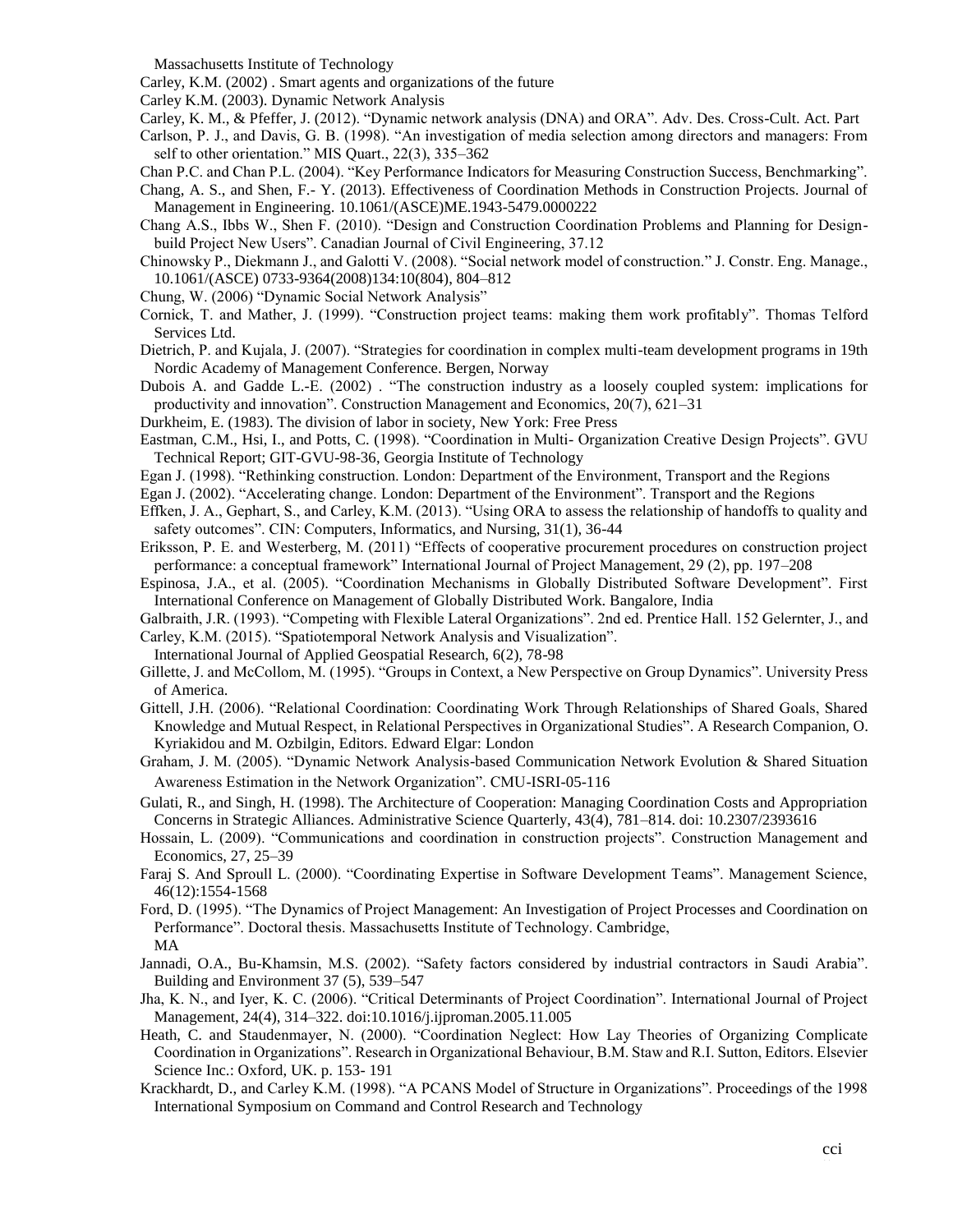Kraut R. and Streeter L. (1995). "Coordination in software development". Commun. ACM, 38(3):69-81 Latham M. (1994). "Constructing the team: joint review of procurement and contractual arrangements in

the United Kingdom construction industry". Final report. London: Department of the Environment Ling, F.Y.Y. and Li S. (2011). "Using social network strategy to manage construction projects in China".

Elsevier Ltd. and IPMA

- Litwak, E. and L. Hylton, A. (1996). "Balance Theory of Coordination between Bureaucratic Organizations and Community Primary Groups". Administrative Science Quarterly
- Loosemore, M. (1998). "Social network analysis: using a quantitative tool within an interpretative context to explore the management of construction crises". Blackwell Science Ltd 315
- Malone, T.W. and Crowston, K. (1990). "What is coordination theory and how can it help design cooperative work systems?". Proceedings of the 1990 ACM conference on Computer supported cooperative work. ACM: Los Angeles, California, United States
- Malone, T. W., Crowston, K. (1994). "The Interdisciplinary Study of Coordination. ACM Computing Surveys, 26(1), 87–119. doi:http://doi.acm.org/10.1145/174666.174668
- Mintzberg, H. (1983). "Structure in Fives: Designing Effective Organizations". New Jersey: Prentice-Hall
- Mohamed, S., and Stewart, R. a. (2003). "An Empirical Investigation of Users' Perceptions of Web- based
- Communication on a Construction Project". Automation in Construction, 12(1), 43–53. doi: 10.1016/S0926-5805(02)00039-0
- Nagappan N., Murphy, B., and Basili, V. (2008). "The Influence of Organizational Structure on Software Quality: An Empirical Case Study" In International Conference on Software Engineering, Leipzig, Germany, pages 521-530
- Navon, R. (2005). "Automated project performance control of construction projects". Automation in Construction, 14(4), 467–476. doi:10.1016/j.autcon.2004.09.006
- Ngacho C. And Das D. (2014). "A performance evaluation framework of development projects: An empirical study of Constituency Development Fund (CDF) construction projects in Kenya". International Journal of Project Management Volume 32, Issue 3, Pages 492–507
- O'Brien W.J., Fischer M.A., Jucker J.V., (1995). "An Economic View of Project Coordination". Construction Management & Economics. Vol. 13 Issue 5, p393. 8p. 4 Diagrams
- Park H., Han S. H., Rojas E. M., Son J.W., and Jung W. (2011). "Social network analysis of collaborative ventures for overseas construction projects." Journal of Construction Engineering Management, 10.1061/ (ASCE) CO.1943- 7862.0000301, 344–355
- Patrashkova-Volzdoska, R. R., McComb, S. A., and Green, S. G. (2003). "Examining a curvilinear relationship between communication frequency and team performance in cross-functional project teams." IEEE Trans. Eng. Manage., 50(3), 262–269
- Pilcher R. (1992). "Principles of construction management for engineers and managers". England: McGraw Hill
- Pocock, J. B., Hyun, C. T., Liu, L. Y., and Kim, M. K. (1996). "Relationship between project interaction and performance indicators." J. Constr. Eng. Manage., 10.1061/(ASCE)0733-9364(1996)122:2(165), 165–176
- Pryke, S. D. (2004). "Analyzing construction project coalitions: Exploring the application of social network analysis." Construction Management Economics, 22(8), 787–797

Reminga, J., & Carley, K. M. (2003). "Measures for ORA (Organizational Risk Analyzer) Network" Rico, R., Sánchez-Manzanares, M., Gil, F., and Gibson, C. (2008). "Team Implicit Coordination

Processes: A team Knowledge-based Approach". Academy of Management Review, 33(1), 163–184. doi:10.5465/AMR.2008.27751276

- Saram D. D. de and Ahmed S. M. (2001) "Construction Coordination Activities: What is Important and What Consumes Time" Journal of Management in Engineering
- Scott, J. (1991). "Social Network Analysis A Handbook". Sage Publications, London
- Shelbourn, M., Bouchlaghem, N. M., Anumba, C., and Carrillo, P. (2007). "Planning and implementation of effective collaboration in construction projects." Constr. Innovation: Inf., Process, Management, 7(4), 357–377
- Sheppard, B. H., and Sherman, D. M. (1998). "The Grammers of Trust: A Model and General Implications. Academy of Management". The Academy of Management Review, 23(3), 422–437. doi: 10.2307/259287
- Shin N. (1999). "Does information technology improve coordination? An empirical analysis". Logistics Information Management12.1/2: 138-144
- Son, J. W. and Rojas, E. M. (2010). "The Evolution of Collaboration in Temporary Project Teams: An Agent Based Modeling and Simulation Approach". Journal of Construction Engineering and Management, Volume 137, Issue 8
- Staub-French, S. and Khanzode, A. (2007). "3D and 4D Modeling for Design and Construction Coordination: Issues and Lessons Learned". ITcon Vol. 12, pg. 381-407
- Sterman, J. (1992). "System dynamics modeling for project management". Sloan School of Management, MIT, Online Publication, <http://web.mit.edu/jsterman/www/>

Stoner, J., Freeman, A., Gilbert, D. (1995). "Management". Englewood Cliffs, NJ: Prentice Hall

Sweis, G., Sweis, R., Abu Hammad, A., & Shboul, A. (2008). "Delays in construction projects: The case of Jordan".